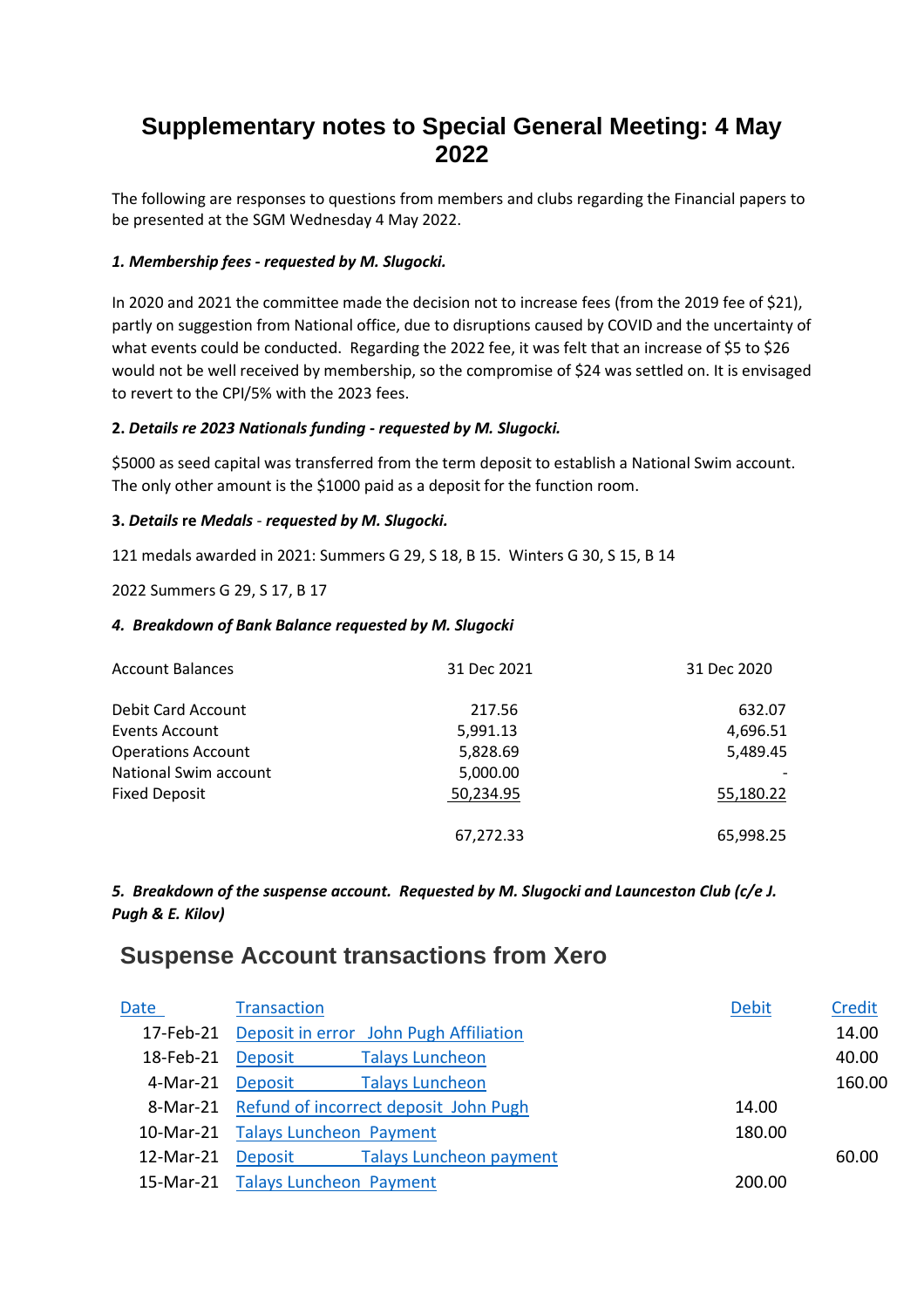|  | 22-Sep-21 Unknown Debit Debit Card Fraudulant Debit | 6.40 |
|--|-----------------------------------------------------|------|
|  | 24-Sep-21 Unknown Debit Debit Card Fraudulant Debit | 6.22 |
|  |                                                     |      |

24-Sep-21 [Unknown Debit Debit Card Fraudulant Debit](https://go.xero.com/GeneralLedger/ShowSubsidiary.aspx?eventID=c22ef169-b735-4b37-8066-a13ede592c6d&accountID=3452ba89-e4e5-4adf-b988-b8569821d0ca) 0.18 (0.18)

The \$120 deficit arises from the Talays Luncheon payments. Talays used the Club Assistant system to process their lunch payments, however the transactions occurred at the same time as the Summer Championship entries and some members combined the lunch payment with their entry payment. Payments to the Events account are in weekly bulk payments from Cybersource so differentiating the payments was difficult. There was some confusion partly because Talays club did not explain their intentions prior to commencing payments. The \$120 was credited to the events account.

## *The following information was requested by the Launceston Club (c/e J. Pugh & E. Kilov).*

## • *How are the medals valued? At cost?*

Medals are valued at cost.

## • *What is the makeup of the current liabilities?*

The current liabilities shown are the prepayments (\$600.08, + \$ 623.16 in Dec 21) of 2022 membership fees.

#### **Income Statement**

## • *Why is the event income not paired with event expenses and the distribution of event surplus to arrive at a zero number?*

Pairing of the income and expenses was not considered at the time. This has been implemented for the 2022 reporting period.

## • *Why was the cost of event entry not allocated to event entry expenses?*

The decision not to include these fees was made by the Past President and Treasurer when determining the declared dividend. Even with an overpayment to clubs, the events account had a credit balance of \$2,617.

• *Why were the Club Development Grants \$599 not allocated to the Club development Expenses at the end of the Income Statement?*

As there were sufficient funds in the Operations account, the grant was paid from and recorded in that account not from the term account (Legacy funds).

## *Re Committee Declaration on the Financial Reports*

• *Why was this signed by the Treasurer on 6 April before the committee received and approved the reports?*

This was an error which occurred when returning the forms to the Auditor. Thank you for pointing this out.